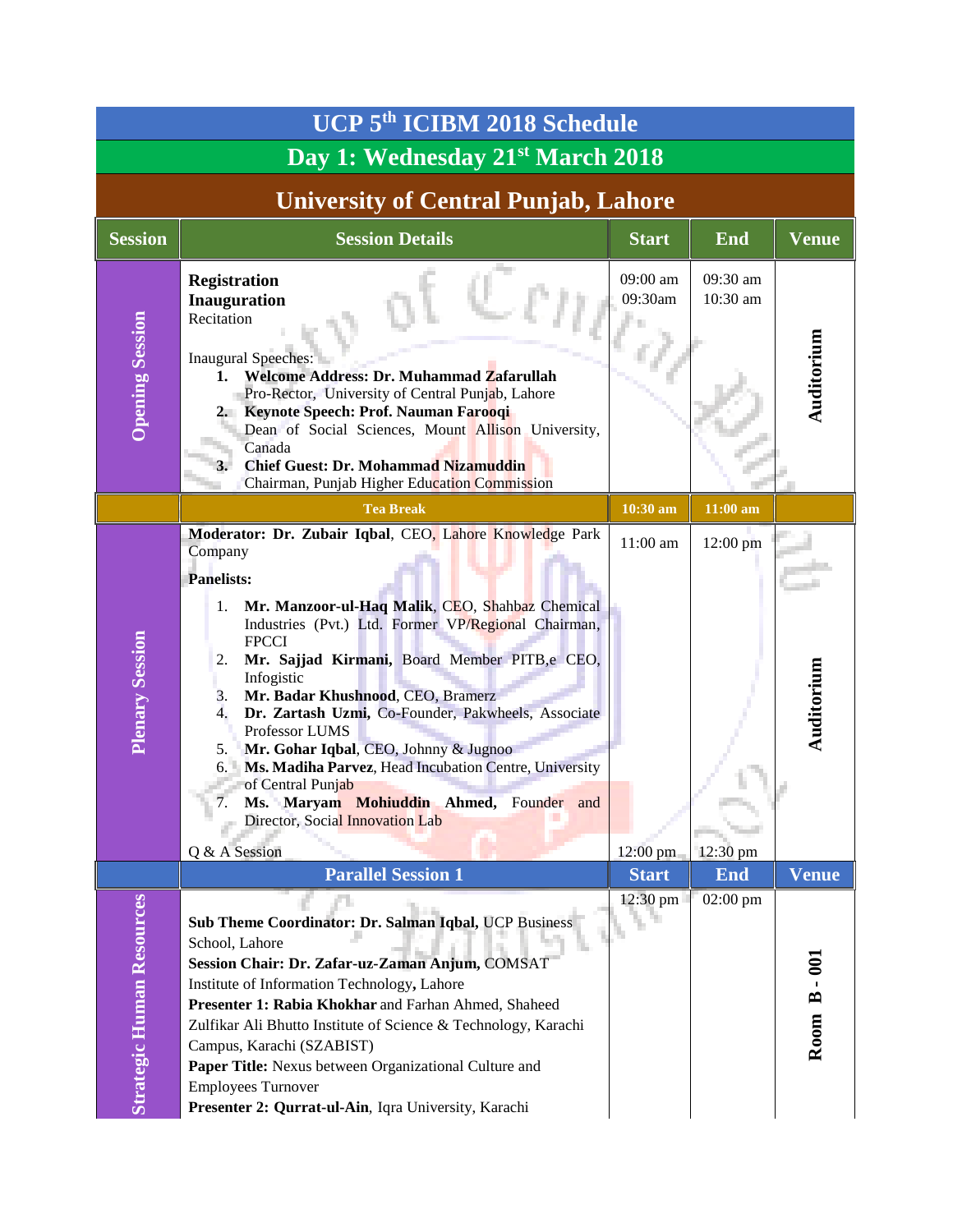|                                                              | Paper Title: The Impact of Job Design, Job Involvement and<br>Career Development on Organizational Commitment: Empirical<br>Findings from Pharmaceutical firms of Karachi<br>Presenter 3: Falak Shad Memon and Saima Mohsin, Institute of<br>Business Management, Karachi<br>Paper Title: Employee Empowerment in Decisions and<br>Organization's Development: A Study of Manufacturing<br><b>Industries of Pakistan</b><br>Presenter 4: Ifrah Jameel, Dr. Saima Naseer and Dr. Fauzia<br>Syed, International Islamic University, Islamabad<br>Paper Title: Workplace Incivility and Deviant Behaviours: The<br>Mediating Effects of Workplace Stress and Depression |                    |            |                   |
|--------------------------------------------------------------|----------------------------------------------------------------------------------------------------------------------------------------------------------------------------------------------------------------------------------------------------------------------------------------------------------------------------------------------------------------------------------------------------------------------------------------------------------------------------------------------------------------------------------------------------------------------------------------------------------------------------------------------------------------------|--------------------|------------|-------------------|
|                                                              | <b>Parallel Session 2</b><br>Sub Theme Coordinator: Dr. Hassan Rauf, UCP Business                                                                                                                                                                                                                                                                                                                                                                                                                                                                                                                                                                                    | <b>Start</b>       | <b>End</b> | <b>Venue</b>      |
|                                                              | School, Lahore                                                                                                                                                                                                                                                                                                                                                                                                                                                                                                                                                                                                                                                       | 12:30 pm           | 02:00 pm   |                   |
|                                                              | Session Chair: Dr. Rizwan Ahmad, Lahore School of<br>Economics, Lahore                                                                                                                                                                                                                                                                                                                                                                                                                                                                                                                                                                                               |                    |            |                   |
|                                                              | <b>Presenter 1: Mehreen Waheed Butt, University of Management</b>                                                                                                                                                                                                                                                                                                                                                                                                                                                                                                                                                                                                    |                    |            |                   |
| Organizational Performance<br><b>Managerial Decision and</b> | and Technology, Lahore<br>Paper Title: Consequational Determinants of Turnover Intention:                                                                                                                                                                                                                                                                                                                                                                                                                                                                                                                                                                            |                    |            |                   |
|                                                              | The Interactive Role of Human Resource Practices                                                                                                                                                                                                                                                                                                                                                                                                                                                                                                                                                                                                                     |                    |            |                   |
|                                                              | Presenter 2: Qurat-ul-Ain, Muhammad Qasim and Dr. Ghulam                                                                                                                                                                                                                                                                                                                                                                                                                                                                                                                                                                                                             |                    |            |                   |
|                                                              | Saghir, University of Central Punjab, Lahore<br>Paper Title: Dynamic Relationship of Leverage and Firm Size                                                                                                                                                                                                                                                                                                                                                                                                                                                                                                                                                          |                    |            | Room B            |
|                                                              | With Firm Financial Performance<br>Presenter 3: Mahwish W. Khan and Meryem Altaf, University                                                                                                                                                                                                                                                                                                                                                                                                                                                                                                                                                                         |                    |            |                   |
|                                                              | of Management & Technology, Lahore                                                                                                                                                                                                                                                                                                                                                                                                                                                                                                                                                                                                                                   |                    |            |                   |
|                                                              | Paper Title: Impact of Organizational Culture on Knowledge<br>Sharing In Education Sector of Pakistan                                                                                                                                                                                                                                                                                                                                                                                                                                                                                                                                                                |                    |            |                   |
|                                                              | Presenter 4: Mehwish Khan, University of the Punjab, Lahore                                                                                                                                                                                                                                                                                                                                                                                                                                                                                                                                                                                                          |                    |            |                   |
|                                                              | Paper Title: The Nexus between Capital Structure and<br>Performance; A Case of Conventional and Islamic Banks of                                                                                                                                                                                                                                                                                                                                                                                                                                                                                                                                                     |                    |            |                   |
|                                                              | Pakistan                                                                                                                                                                                                                                                                                                                                                                                                                                                                                                                                                                                                                                                             |                    |            |                   |
|                                                              | <b>Parallel Session 3</b>                                                                                                                                                                                                                                                                                                                                                                                                                                                                                                                                                                                                                                            | <b>Start</b>       | <b>End</b> | <b>Venue</b>      |
|                                                              | Sub Theme Coordinator: Dr. Irfan Saleem, UCP Business                                                                                                                                                                                                                                                                                                                                                                                                                                                                                                                                                                                                                |                    |            |                   |
|                                                              | School, Lahore<br>Session Chair: Dr. Sania Zahra Malik, University of the Punjab,                                                                                                                                                                                                                                                                                                                                                                                                                                                                                                                                                                                    | $12:30 \text{ pm}$ | 02:00 pm   |                   |
|                                                              | Lahore                                                                                                                                                                                                                                                                                                                                                                                                                                                                                                                                                                                                                                                               |                    |            |                   |
|                                                              | Presenter 1: Nayeem ul Hassan Ansari, H.M.Amir Anis and                                                                                                                                                                                                                                                                                                                                                                                                                                                                                                                                                                                                              |                    |            |                   |
|                                                              | Yousuf Aboya, Dadabhoy Institute of Higher Education, Karachi                                                                                                                                                                                                                                                                                                                                                                                                                                                                                                                                                                                                        |                    |            |                   |
|                                                              | Paper Title: Political Barriers Assessment on Solar Power                                                                                                                                                                                                                                                                                                                                                                                                                                                                                                                                                                                                            |                    |            |                   |
| Corporate Governance in<br><b>Entrepreneurial Setting</b>    | Generation - A Case Study of Energy Sector of Pakistan<br>Presenter 2: Samreen Durrani M. Mahmood Shah Khan, Afia                                                                                                                                                                                                                                                                                                                                                                                                                                                                                                                                                    |                    |            | <b>Room B-003</b> |
|                                                              | Mushtaq, University of Management and Technology, Lahore                                                                                                                                                                                                                                                                                                                                                                                                                                                                                                                                                                                                             |                    |            |                   |
|                                                              | Paper Title: The Impact of Underground Economy on Economic                                                                                                                                                                                                                                                                                                                                                                                                                                                                                                                                                                                                           |                    |            |                   |
|                                                              | Growth of Pakistan<br>Presenter 3: Aamir Kibria, Aashi Mir Alam, Sehrish Mavani,                                                                                                                                                                                                                                                                                                                                                                                                                                                                                                                                                                                     |                    |            |                   |
|                                                              | University of Sindh, Jamshoro                                                                                                                                                                                                                                                                                                                                                                                                                                                                                                                                                                                                                                        |                    |            |                   |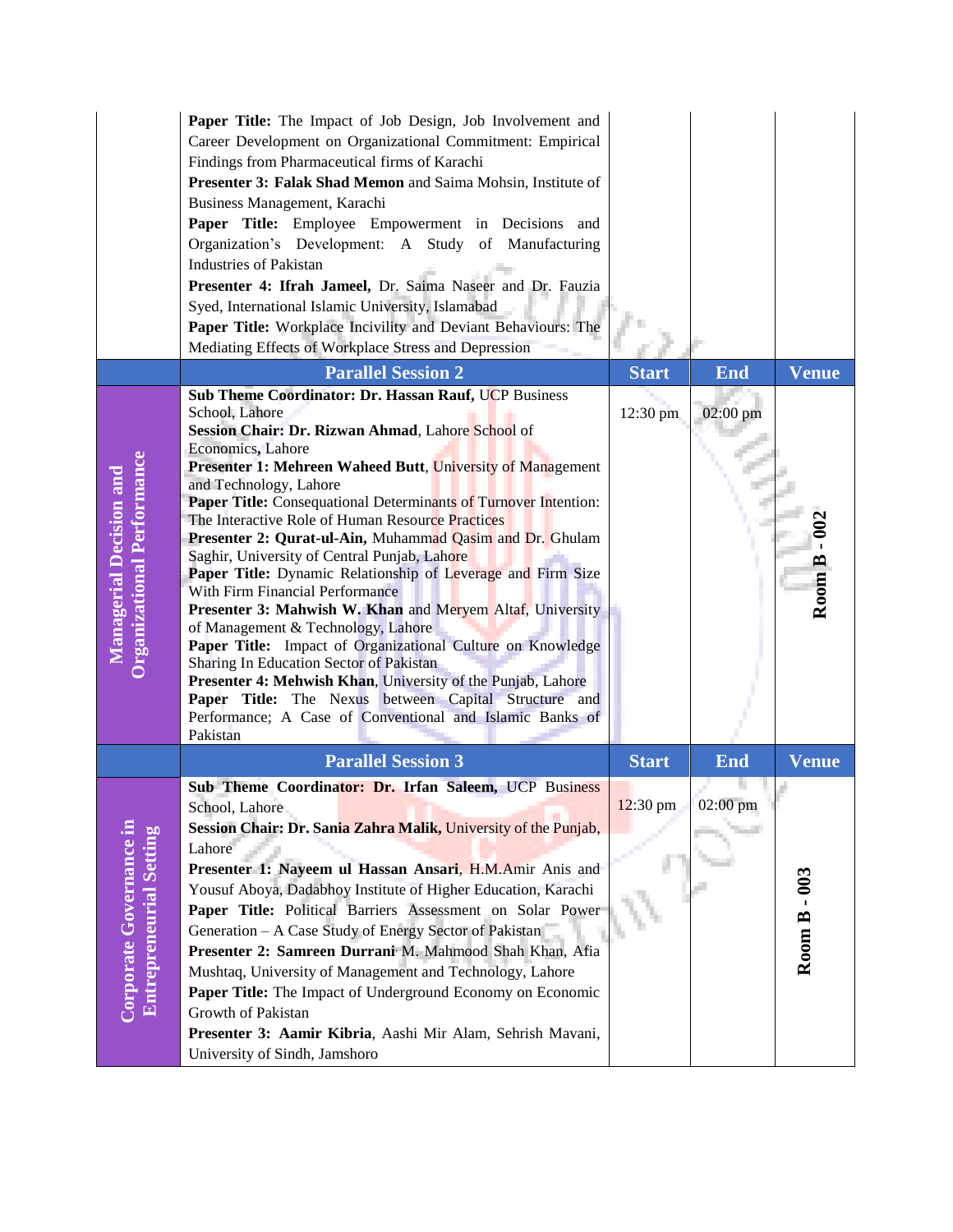|                                                                                                              | Paper Title: Impact of Internal Antecedents on Corporate<br>Entrepreneurship and Firm Performance: Evidences from Private                                                                                                                                                                                                                                                                                                                                                                                                                                                                                                                                                                                                                                                                                                                                                                                                                                                                                                                                                                                                                                                         |                    |            |              |
|--------------------------------------------------------------------------------------------------------------|-----------------------------------------------------------------------------------------------------------------------------------------------------------------------------------------------------------------------------------------------------------------------------------------------------------------------------------------------------------------------------------------------------------------------------------------------------------------------------------------------------------------------------------------------------------------------------------------------------------------------------------------------------------------------------------------------------------------------------------------------------------------------------------------------------------------------------------------------------------------------------------------------------------------------------------------------------------------------------------------------------------------------------------------------------------------------------------------------------------------------------------------------------------------------------------|--------------------|------------|--------------|
|                                                                                                              | Banks in Hyderabad City                                                                                                                                                                                                                                                                                                                                                                                                                                                                                                                                                                                                                                                                                                                                                                                                                                                                                                                                                                                                                                                                                                                                                           |                    |            |              |
|                                                                                                              | <b>Lunch &amp; Prayer Break</b>                                                                                                                                                                                                                                                                                                                                                                                                                                                                                                                                                                                                                                                                                                                                                                                                                                                                                                                                                                                                                                                                                                                                                   | $02:00 \text{ pm}$ | 03:00 pm   |              |
|                                                                                                              | <b>Parallel Session 1</b>                                                                                                                                                                                                                                                                                                                                                                                                                                                                                                                                                                                                                                                                                                                                                                                                                                                                                                                                                                                                                                                                                                                                                         | <b>Start</b>       | <b>End</b> | <b>Venue</b> |
| <b>Strategic Human Resources</b>                                                                             | Sub Theme Coordinator: Dr. Salman Iqbal, UCP Business<br>School, Lahore<br>Session Chair: Dr. Imran Hameed, University of Lahore,<br>Presenter 1: Naila Azam Joiya, University of Central Punjab,<br>Lahore<br>Paper Title: Causes of Job Involvement, Job Satisfaction and<br>Employee Turnover Intentions: A Study on Banking Industry of<br>Pakistan<br>Presenter 2: Bilal Tariq, Atia Hafeez and Dr. Muhammad Irfan<br>Chani, COMSATS Institute of Information Technology Vehari.<br>Paper Title: Role of Health Expenditures in Economic and Social<br>Welfare of Developing Countries<br>Presenter 3: Muhammad Salman Chughtai and Dr. Shazia<br>Nauman, Virtual University of Pakistan<br>Paper Title: HRM Practices and Employee Performance:<br>Moderatoring Role of IWE<br>Presenter 4: Raja Irfan Sabir, Kashaf Munir, University of<br>Central Punjab, Sialkot<br>Paper Title: Relationship between Emotional Intelligence and Job<br>Performance, Job Satisfaction and Turnover Intention: An<br>Empirical Study in Context of Sialkot's Education Sector                                                                                                            | 03:00 pm           | 04:30pm    | Room B - 001 |
|                                                                                                              | <b>Parallel Session 2</b>                                                                                                                                                                                                                                                                                                                                                                                                                                                                                                                                                                                                                                                                                                                                                                                                                                                                                                                                                                                                                                                                                                                                                         | <b>Start</b>       | <b>End</b> | Venue        |
| Innovations/R&D<br>Startups, Spinouts and University-Industry Linkages<br>Managing Creativity and Disruptive | Sub Theme Coordinator: Dr. Abdul Waheed, UCP Business<br>School, Lahore<br>Session Chair: Dr. Zahid Riaz, Lahore School of Economics,<br>Lahore<br>Presenter 1: Farhan Ahmed, Mumtaz Ahmed and Muhammad<br>Kashif, Shaheed Zulfikar Ali Bhutto Institute of Science and<br>Technology, Karachi (SZABIST)<br>Paper Title: Gas Prices and Industrial Level Production:<br>Empirical Evidence from Pakistan<br>Presenter 2: Waqar Rasool, Arooj Shahid and Nida Tariq,<br>University of Central Punjab, Lahore<br>Paper Title: Corporate Suicides and The Role of Innovation<br>Presenter 3: Saad Shafiq, University of Central Punjab, Lahore<br>Paper Title: Knowledge Management in Alliances<br>Presenter 4: Sundus Qasim, University Of Central Punjab,<br>Lahore<br>Paper Title: Technology Transfer and Local Competitiveness: A<br>Sectoral/National Innovation System Perspective<br>Presenter 5: Sarah Wali Qazi, Humair Ali, Shaheed Zulfikar Ali<br>Bhutto Institute of Science and Technology, Pakistan (SZABIST)<br>Paper Title: Fueling Women Empowerment: An Exploratory<br>Study of the Linkages between Women, Micro Entrepreneurship<br>and Access to Microcredit | 03:00 pm           | 04:30 pm   | Room B - 002 |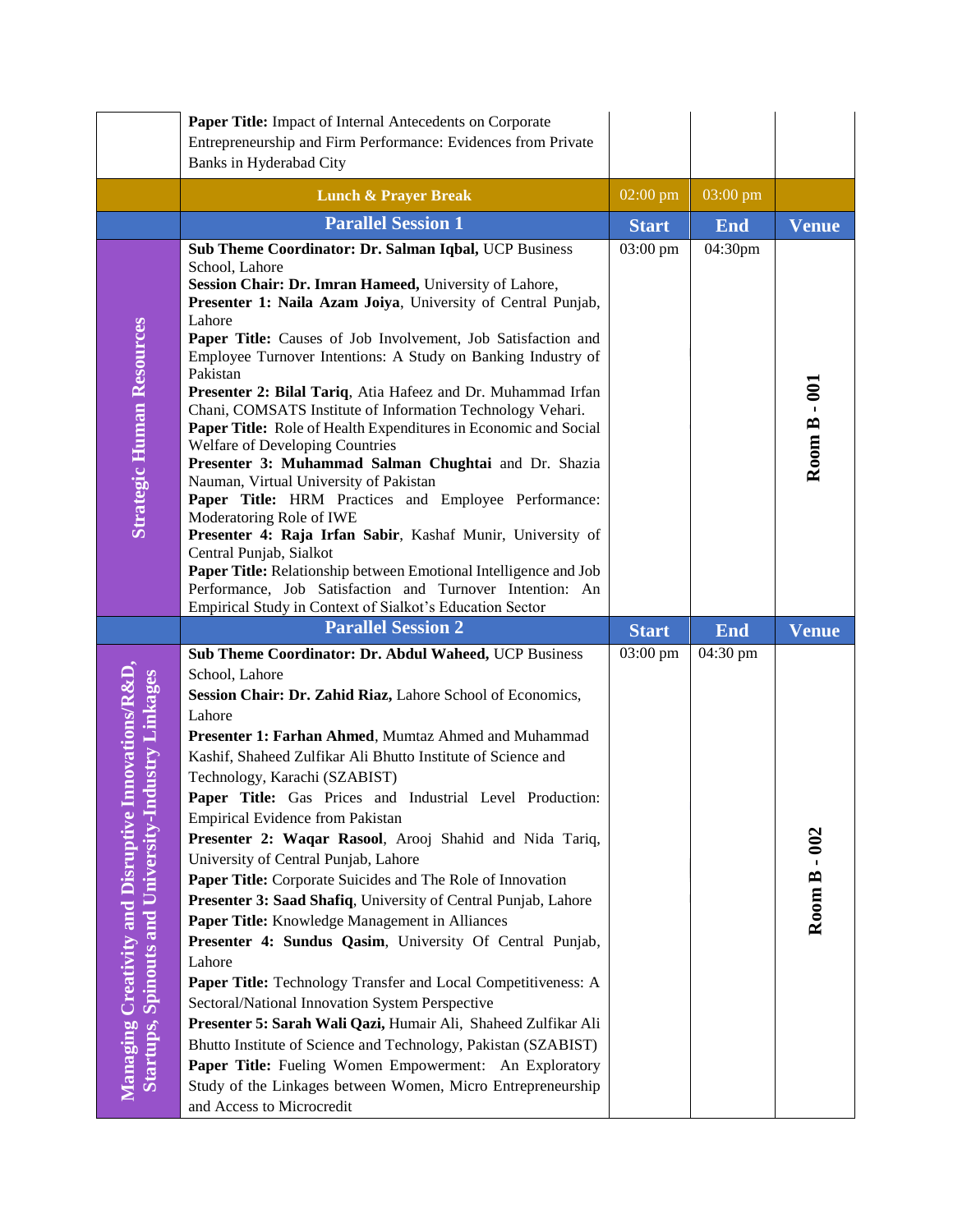|                                              | Presenter 6: Bilal Mustafa, Mishal Nafees, University of Central<br>Punjab, Lahore<br>Paper Title: Relationship of Motivational and Social Factors<br>with Entrepreneurial Intentions                                                                                                                                                                                                                                                                                                                                                                                                                                                                                                                                                                                                                                                                                                                                                                                                                                                                                                                                                                                                                                                                                                                                                                                 |              |            |              |
|----------------------------------------------|-----------------------------------------------------------------------------------------------------------------------------------------------------------------------------------------------------------------------------------------------------------------------------------------------------------------------------------------------------------------------------------------------------------------------------------------------------------------------------------------------------------------------------------------------------------------------------------------------------------------------------------------------------------------------------------------------------------------------------------------------------------------------------------------------------------------------------------------------------------------------------------------------------------------------------------------------------------------------------------------------------------------------------------------------------------------------------------------------------------------------------------------------------------------------------------------------------------------------------------------------------------------------------------------------------------------------------------------------------------------------|--------------|------------|--------------|
|                                              | <b>Parallel Session 3</b>                                                                                                                                                                                                                                                                                                                                                                                                                                                                                                                                                                                                                                                                                                                                                                                                                                                                                                                                                                                                                                                                                                                                                                                                                                                                                                                                             | <b>Start</b> | <b>End</b> | <b>Venue</b> |
| Leadership, Innovation and Change Management | Sub Theme Coordinator: Dr. Muhammad Nadeem Dogar,<br>UCP Business School, Lahore<br>Session Chair: Dr. Basharat Naeem, COMSAT Institute of<br>Information Technology, Lahore<br>Presenter 1: Javaria Rehman, Sidrah Al Hassan, International<br>Islamic University, Islamabad<br>Paper Title: Impact of Leader Member Exchange (LMX) on<br>Employee Voice, Moderating Role of Psychological Safety,<br>Mediating Role of Psychological Empowerment and Trust<br>Presenter 2: Dr. Muhammad Irfan Arif, University of<br>Education, Lahore<br>Paper Title:<br>Leaders' Emotional Intelligence: Effective<br>Leadership at Educational Organizations<br>Presenter 3: Sumera Khalid, Farhat Iqbal Awan, Kinnaird<br>College for Women, Lahore<br>Paper Title: Self-Reliance: A Gender and Communal<br>Perspective on its Relationship to Leadership Evaluation.<br>Presenter 4: Nosheen Saba, Shaheed Zulfikar Ali Bhutto<br>Institute of Science & Technology, Islamabad (SZABIST)<br>Paper Title: The Effect of Transformational Leadership on<br>Project Success with Mediating Role of Work Engagement in<br>Project Based Organizations of Pakistan<br>Presenter 5: Nasir J. Awan, Riphah International University,<br>Lahore<br>Paper Title: Impact of Charismatic Leadership Style on<br>Organizational Performance: A Pharmaceutical Industry of<br>Pakistan<br>п | 03:00 pm     | 04:30 pm   | Room B       |
|                                              | <b>Tea Break</b>                                                                                                                                                                                                                                                                                                                                                                                                                                                                                                                                                                                                                                                                                                                                                                                                                                                                                                                                                                                                                                                                                                                                                                                                                                                                                                                                                      | 04:30 pm     | 05:00 pm   |              |
| ety <sub>n</sub><br>Æ                        |                                                                                                                                                                                                                                                                                                                                                                                                                                                                                                                                                                                                                                                                                                                                                                                                                                                                                                                                                                                                                                                                                                                                                                                                                                                                                                                                                                       |              |            |              |

## **Day 1 Complete**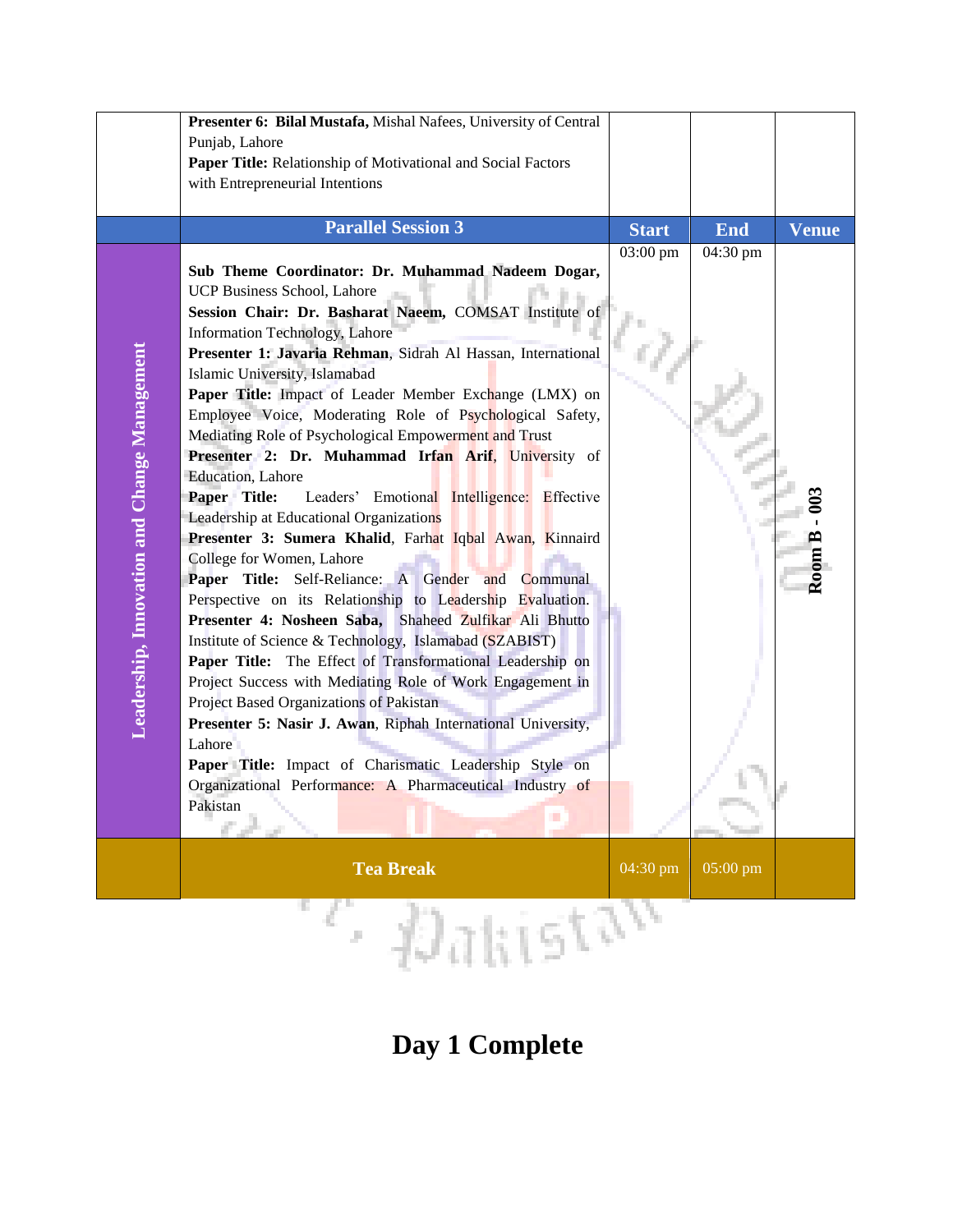| UCP 5th ICIBM 2018 Schedule                                    |                                                                                                                                                                                                                                                                                                                                                                                                                                                                                                                                                                                                                                                                                                                                                                                                                                                                                                                                                                                                                                                                                                                                                                                                                                                                                                                                                                                                                                                                                                                                                                                                                                                                            |              |            |              |
|----------------------------------------------------------------|----------------------------------------------------------------------------------------------------------------------------------------------------------------------------------------------------------------------------------------------------------------------------------------------------------------------------------------------------------------------------------------------------------------------------------------------------------------------------------------------------------------------------------------------------------------------------------------------------------------------------------------------------------------------------------------------------------------------------------------------------------------------------------------------------------------------------------------------------------------------------------------------------------------------------------------------------------------------------------------------------------------------------------------------------------------------------------------------------------------------------------------------------------------------------------------------------------------------------------------------------------------------------------------------------------------------------------------------------------------------------------------------------------------------------------------------------------------------------------------------------------------------------------------------------------------------------------------------------------------------------------------------------------------------------|--------------|------------|--------------|
| Day 2: Thursday 22 <sup>nd</sup> March, 2018                   |                                                                                                                                                                                                                                                                                                                                                                                                                                                                                                                                                                                                                                                                                                                                                                                                                                                                                                                                                                                                                                                                                                                                                                                                                                                                                                                                                                                                                                                                                                                                                                                                                                                                            |              |            |              |
|                                                                | <b>University of Central Punjab, Lahore</b>                                                                                                                                                                                                                                                                                                                                                                                                                                                                                                                                                                                                                                                                                                                                                                                                                                                                                                                                                                                                                                                                                                                                                                                                                                                                                                                                                                                                                                                                                                                                                                                                                                |              |            |              |
| <b>Session</b>                                                 | <b>Session Details</b>                                                                                                                                                                                                                                                                                                                                                                                                                                                                                                                                                                                                                                                                                                                                                                                                                                                                                                                                                                                                                                                                                                                                                                                                                                                                                                                                                                                                                                                                                                                                                                                                                                                     | <b>Start</b> | <b>End</b> | Venue        |
|                                                                | <b>Recitation</b>                                                                                                                                                                                                                                                                                                                                                                                                                                                                                                                                                                                                                                                                                                                                                                                                                                                                                                                                                                                                                                                                                                                                                                                                                                                                                                                                                                                                                                                                                                                                                                                                                                                          | 09:00 am     | 09:15 am   |              |
|                                                                | Keynote Speaker: Mr. Aqeel Ahmed, University of<br>Southampton, UK                                                                                                                                                                                                                                                                                                                                                                                                                                                                                                                                                                                                                                                                                                                                                                                                                                                                                                                                                                                                                                                                                                                                                                                                                                                                                                                                                                                                                                                                                                                                                                                                         | 09:15 am     | 09:30 am   |              |
| <b>Opening Session</b>                                         | Colloquium Session: Dr. Jawad Syed, Suleman Dawood School<br>of Business, Lahore University of Management Sciences                                                                                                                                                                                                                                                                                                                                                                                                                                                                                                                                                                                                                                                                                                                                                                                                                                                                                                                                                                                                                                                                                                                                                                                                                                                                                                                                                                                                                                                                                                                                                         | 09:30 am     | $10:15$ am | Auditorium   |
|                                                                | Topic: Significance of Publishing in Top Business Research<br><b>Journals</b>                                                                                                                                                                                                                                                                                                                                                                                                                                                                                                                                                                                                                                                                                                                                                                                                                                                                                                                                                                                                                                                                                                                                                                                                                                                                                                                                                                                                                                                                                                                                                                                              |              |            |              |
|                                                                | Q & A Session                                                                                                                                                                                                                                                                                                                                                                                                                                                                                                                                                                                                                                                                                                                                                                                                                                                                                                                                                                                                                                                                                                                                                                                                                                                                                                                                                                                                                                                                                                                                                                                                                                                              | 10:15 am     | 10:30 am   |              |
|                                                                | <b>Tea Break</b>                                                                                                                                                                                                                                                                                                                                                                                                                                                                                                                                                                                                                                                                                                                                                                                                                                                                                                                                                                                                                                                                                                                                                                                                                                                                                                                                                                                                                                                                                                                                                                                                                                                           | 10:30 am     | $11:00$ am |              |
|                                                                | <b>Session Details</b>                                                                                                                                                                                                                                                                                                                                                                                                                                                                                                                                                                                                                                                                                                                                                                                                                                                                                                                                                                                                                                                                                                                                                                                                                                                                                                                                                                                                                                                                                                                                                                                                                                                     | <b>Start</b> | <b>End</b> | <b>Venue</b> |
| randing of Innovative Products<br>Marketing, Advertising and B | Sub Theme Coordinator: Dr. Muhammad Zeeshan, UCP<br><b>Business School, Lahore</b><br>Session Chair: Dr. Osman Khan, Iqra University, Islamabad<br>Presenter 1: Aniqa Khokhar and Farhan Ahmed, Shaheed<br>Zulfikar Ali Bhutto Institute of Science & Technology, Karachi<br><b>Paper Title:</b> Males as Impulsive Buyers: How Do They Get<br>Affected?<br>Presenter 2: Liaquat Ali Rahoo, Mariam Kalhoro, Shadab<br>Kalhoro, Uroosa Sahito and Prof. Dr. Arabella Bhutto, University<br>of Sufism and Modern Sciences, BhitShah<br>Paper Title: Analysis of TV Advertisement on the Life Style of<br>Pakistani Youth: A Case Study of Sindh Province<br>Presenter 3: Rida Zainab, Hamna Sohail, Sadia Naeem Butt and<br>Muhammad Danish Habib, Shaheed Zulfikar Ali Bhutto Institute<br>of Science and Technology, Islamabad (SZABIST)<br><b>Paper Title:</b> A Model and Empirical Investigation of Internal and<br>External Drivers of Variety Seeking Intentions: A Case of<br><b>Restaurant Industry</b><br>Presenter 4: Laraib Arshad, Muhammad Danish Habib and<br>Yasir Aftab Farooqi, National College of Business Administration<br>& Economics, Gujrat<br>Paper Title: A Model and Empirical Investigation of Perceived<br>Justice, Perceived Value and Brand Loyalty: A Case Study of<br>Restaurant<br>Presenter 5: Nazan Ilyas, Anna Ilyas and Dr. Osman Khan,<br>University of Central Punjab, Lahore, Pakistan<br>Paper Title: Best Practices of Top Brand of Pakistan: Case Study<br>Methodology<br>Presenter 6: Nainan Nawaz, Iqra University, Islamabad<br>Paper Title: What Make Customers Buy on Impulse: An Analysis<br>of Impulsive Buying Behavior | 11:00 am     | $12:15$ am | Audit        |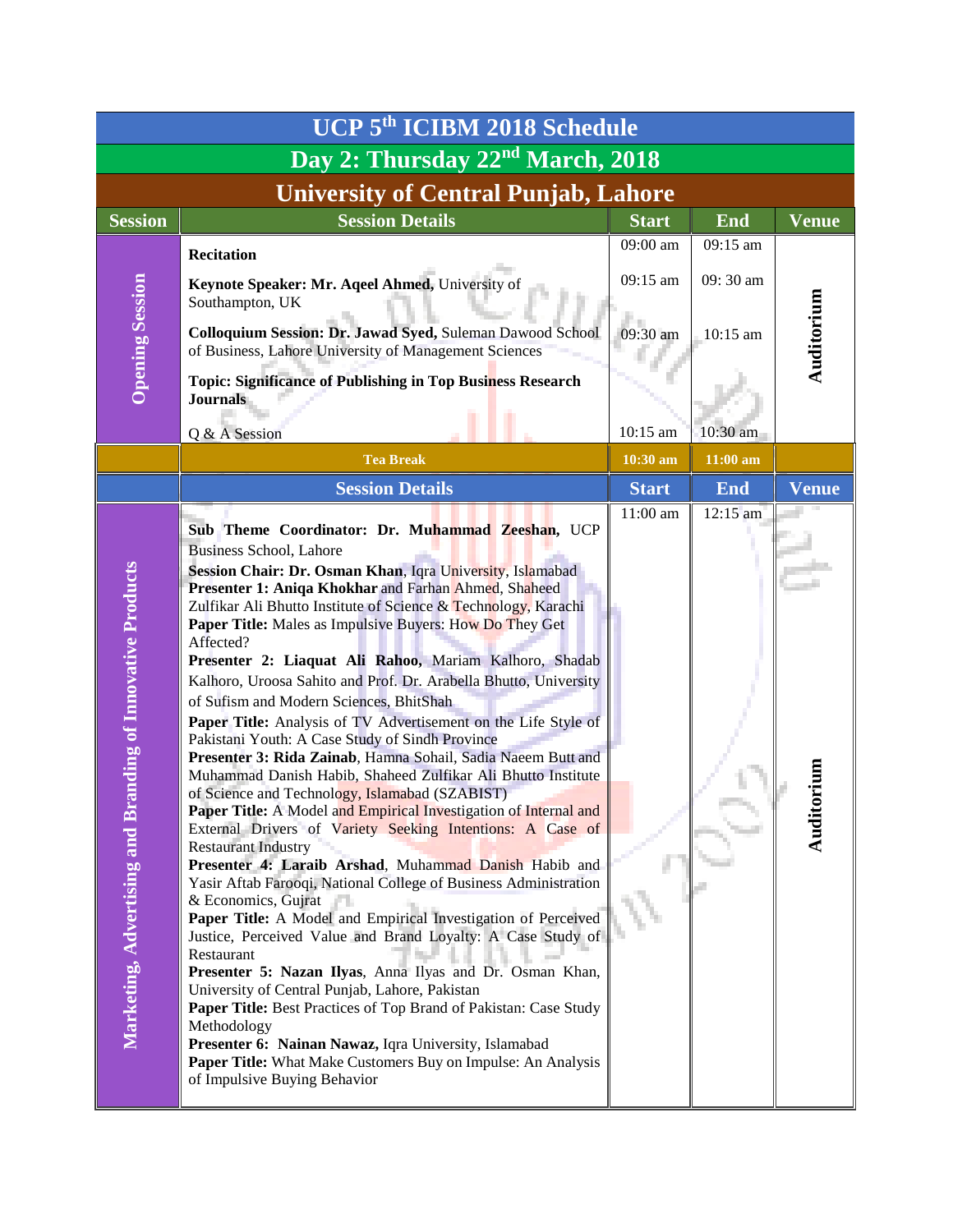|                                                                                                                 | Presenter 7: Shiza Farooq, Dr. Osman Khan, Iqra University<br>Islamabad<br>Paper Title: Service firm competitiveness in Pakistan through the<br>lens of Brand Management System                                                                                                                                                                                                                                                                                                                                                                                                                                                                                                                                                                                                                                                                                                                                                                                                                                                                                                                                                                                                                                                                                                                                                                                                                                                                  |                      |                    |              |
|-----------------------------------------------------------------------------------------------------------------|--------------------------------------------------------------------------------------------------------------------------------------------------------------------------------------------------------------------------------------------------------------------------------------------------------------------------------------------------------------------------------------------------------------------------------------------------------------------------------------------------------------------------------------------------------------------------------------------------------------------------------------------------------------------------------------------------------------------------------------------------------------------------------------------------------------------------------------------------------------------------------------------------------------------------------------------------------------------------------------------------------------------------------------------------------------------------------------------------------------------------------------------------------------------------------------------------------------------------------------------------------------------------------------------------------------------------------------------------------------------------------------------------------------------------------------------------|----------------------|--------------------|--------------|
|                                                                                                                 | <b>Session Details</b>                                                                                                                                                                                                                                                                                                                                                                                                                                                                                                                                                                                                                                                                                                                                                                                                                                                                                                                                                                                                                                                                                                                                                                                                                                                                                                                                                                                                                           | <b>Start</b>         | <b>End</b>         | <b>Venue</b> |
| Services/Entrepreneurship In Public and Non-Profit Sector<br>Financial Challenges for Startups and New Products | Sub Theme Coordinator: Dr. Nasir Malik, UCP Business<br>School, Lahore<br>Session Chair: Dr. Syed Zulfiqar Ali Shah, International Islamic<br>University, Islamabad<br>Presenter 1: Muhammad Shujaat Saleem and Dr. Aziz ur<br>Rehman, Muhammad Ali Jinnah University, Karachi<br>Paper Title: Removing Fallacies Regarding Use of Conventional<br>Benchmark in Islamic Banking and Finance (FCSNP)<br>Presenter 2: Ahmad Ahsan Akbar and Ansar Waseem,<br>University of Management and Technology, Lahore<br>Paper Title: Role of Government Initiatives in Shaping<br>Entrepreneurial Intentions (FCSNP)<br>Presenter 3: Hafiz Zahid Mehmood, COMSAT Institute of<br>Information Technology, Lahore<br>Paper Title: Role of Islamic Finance in Financial Inclusion and<br>Agro-Production Business: A Case of WASIL Foundation<br>(FCSNP)<br>Presenter 4: Tayyaba Munir, University of Central Punjab,<br>Lahore<br>Paper Title: The Role of Commitment and Implementation<br>Intention in Bridging the Entrepreneurial Intention Behavior Gap<br>(EPNPS)<br>Presenter 5: Huma Siraj Manj, Ms. Samina Riaz and Dr. Shehla<br>A. Yasin, Lahore College for Women University Lahore, Pakistan<br>Paper Title: From Dreams to Vision: Lives of Female<br>Entrepreneurs (EPNPS)<br>Presenter 6: Waleed Ahmed, Dr. Irfan Sabir, University of<br>Lahore<br>Paper Title: Impact of Employment on Women's life: A Case<br>Study of Rawalpindi (EPNPS) | 12:15 am             | 01:15 pm           | Auditorium   |
| Closing<br>Ceremony                                                                                             | <b>Conference Report: Dr. Bilal Mirza, Conference Secretary</b><br>Vote of Thanks: Dr. Faisal Mustafa, Dean UCP Business School<br>Chief Guest: Mr. Irfan Qaiser Sheikh, Chairperson, Technical<br>Education and Vocational Training Authority (TEVTA)                                                                                                                                                                                                                                                                                                                                                                                                                                                                                                                                                                                                                                                                                                                                                                                                                                                                                                                                                                                                                                                                                                                                                                                           | $01:15$ pm           | $01:45 \text{ pm}$ | Auditorium   |
|                                                                                                                 | <b>Shield Distribution Ceremony</b>                                                                                                                                                                                                                                                                                                                                                                                                                                                                                                                                                                                                                                                                                                                                                                                                                                                                                                                                                                                                                                                                                                                                                                                                                                                                                                                                                                                                              | $1:45$ pm            | $2:00$ pm          | Auditorium   |
|                                                                                                                 | <b>Lunch &amp; Prayer Break</b>                                                                                                                                                                                                                                                                                                                                                                                                                                                                                                                                                                                                                                                                                                                                                                                                                                                                                                                                                                                                                                                                                                                                                                                                                                                                                                                                                                                                                  | $2:00 \,\mathrm{pm}$ | $3:00 \text{ pm}$  |              |